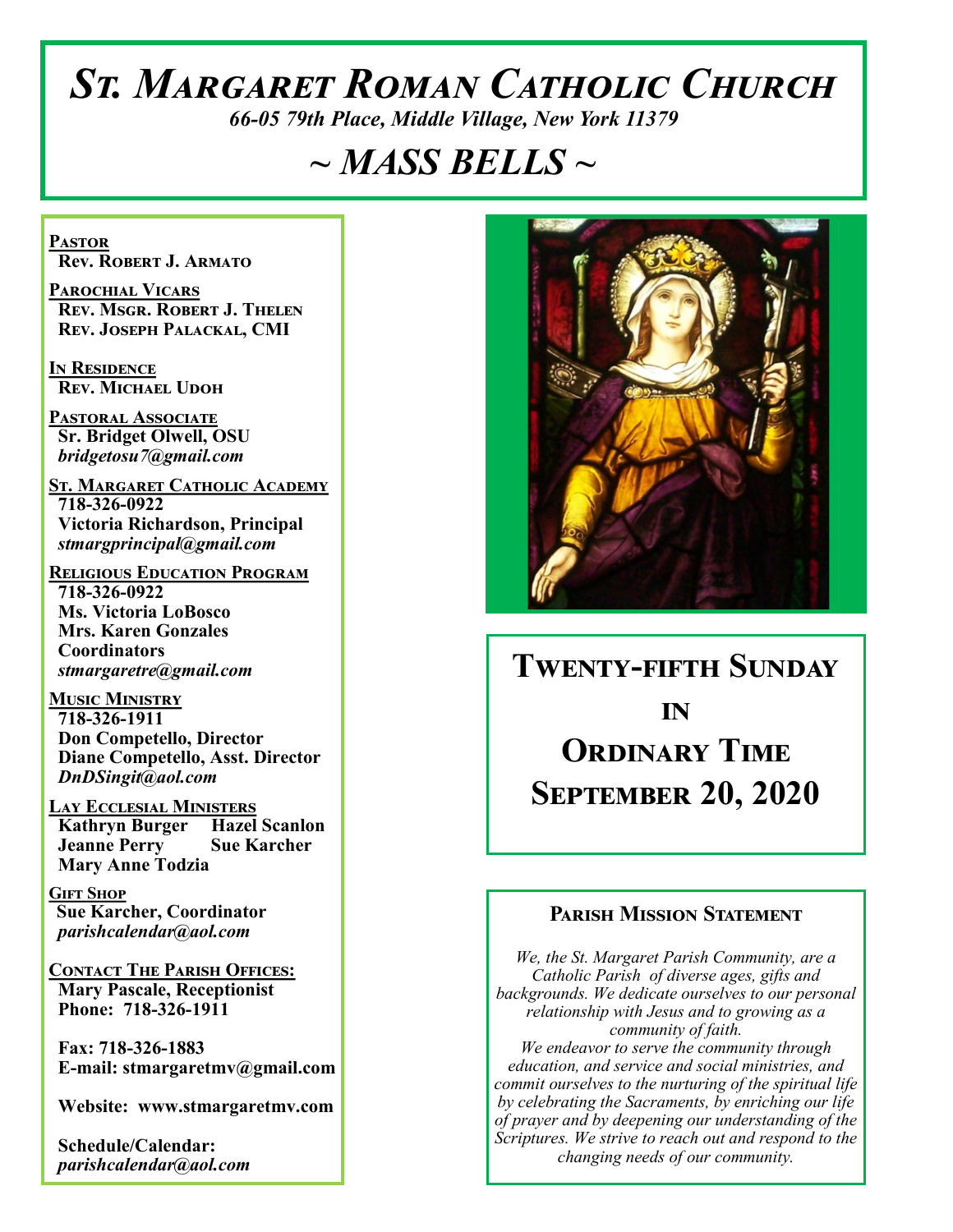## *MASSES FOR THE WEEK*

| SUN.<br>7:30<br>9:00<br>10:30<br><b>NOON</b> | <b>SEPTEMBER 20 - TWENTY-FIFTH</b><br><b>SUNDAY IN ORDINARY TIME</b><br>Edward H. & Ellen T. Morrissey<br>Anna Carosi/Geraldine Ciaccio<br>John J. & Margaret M. Forte (ANNI)<br>Theodore Mundy, Sr. (ANNI) |
|----------------------------------------------|-------------------------------------------------------------------------------------------------------------------------------------------------------------------------------------------------------------|
| 5:00PM                                       | Aldo Cermeli                                                                                                                                                                                                |
| MON.<br>7:00<br>9:00                         | <b>SEPTEMBER 21 - ST. MATTHEW</b><br>Anna Carosi<br><b>Wilhelm Nick</b>                                                                                                                                     |
| TUE.<br>7:00<br>9:00                         | <b>SEPTEMBER 22 - WEEKDAY</b><br><b>Angel Ruiz</b><br>Joe VanSchaick (BIRTH)                                                                                                                                |
| WED.                                         | SEPTEMBER 23 - ST. PIO OF                                                                                                                                                                                   |
| 7:00<br>9:00                                 | <b>PIETRELCINA</b><br><b>Godfrey Halley</b><br>Giuseppe Babino                                                                                                                                              |
| THU.<br>7:00<br>9:00                         | <b>SEPTEMBER 24 - WEEKDAY</b><br><b>Eamon Friel</b><br>Jorge Bonilla                                                                                                                                        |
| FRI.<br>7:00<br>9:00                         | <b>SEPTEMBER 25 - WEEKDAY</b><br>Patrick Kearney<br>Joseph Kresse                                                                                                                                           |
| SAT.                                         | <b>SEPTEMBER 26 - ST. COSMAS AND</b>                                                                                                                                                                        |
| 9:00                                         | <b>ST. DAMIAN</b><br>Collective: Millie & Jerry Calabrese/                                                                                                                                                  |
| 5:00PM                                       | Mieczyslaw Stroczan/<br>George McGarry (BIRTH)                                                                                                                                                              |
| SUN.                                         | <b>SEPTEMBER 27- TWENTY-SIXTH</b><br><b>SUNDAY IN ORDINARY TIME</b>                                                                                                                                         |
| 7:30<br>9:00                                 | People of the Parish<br>Anthony LoPresti/                                                                                                                                                                   |
| 10:30                                        | Vivian & Mike Sisto                                                                                                                                                                                         |
| <b>NOON</b>                                  | Martin & Charlotte Wintergerst                                                                                                                                                                              |
| 5:00PM                                       | Geraldine & John Ward                                                                                                                                                                                       |



## *Congratulations*

*to our Academy and Religious Education children who received the Sacrament of Confirmation on September 19, 2020*

## **PARISH INFORMATION**

**Rectory Office Hours** 

**Monday - Friday - 9am to Noon and 1pm to 5pm Saturday - by appointment Sunday - closed**

**CONFESSIONS** - Saturday, 4-4:45pm in the church.

**NOVENA** to Our Lady of the Miraculous Medal Mondays after the 9am Mass.

**THE ROSARY AND DIVINE MERCY** devotion are prayed every morning in the church at 8:30am.

**BAPTISMS** take place every Sunday as needed. Please call the rectory for an appointment and to register your child.

**WEDDINGS MUST** be scheduled at least six months in advance by appointment with a priest or a deacon. Please call the rectory office. For marriage preparation information visit www.pre-cana.org.

**THE ENGLISH CHOIR** rehearses on Tuesday, at 7 pm in the Church. Tenors and baritones needed! **SUSPENDED**

**IL CORO ITALIANO** prattica ogni Domenica prima della Messa Italiana. **SUSPENDED**

**THE YOUTH CHOIR** rehearses on Monday, from 6-7 pm in the Church. For more info, DnDsingit@aol.com **SUSPENDED**

**BOY SCOUT TROOP #119** meets on Tuesdays from 7:15-9 pm in the Parish Hall. New members are welcome, age 10 1/2 & up. Call Mr. Krzewski, 718-894-4099. **SUSPENDED**

**CUB PACK #119** meets on Mondays from 7-8:30 pm in the Parish Hall. New members welcome, age 6 to 10-1/2. Call Mr. Krzewski, 718-894-4099. **SUSPENDED**

**SENIOR CITIZENS** meet every Wednesday at 12 Noon in the Parish Center. **SUSPENDED**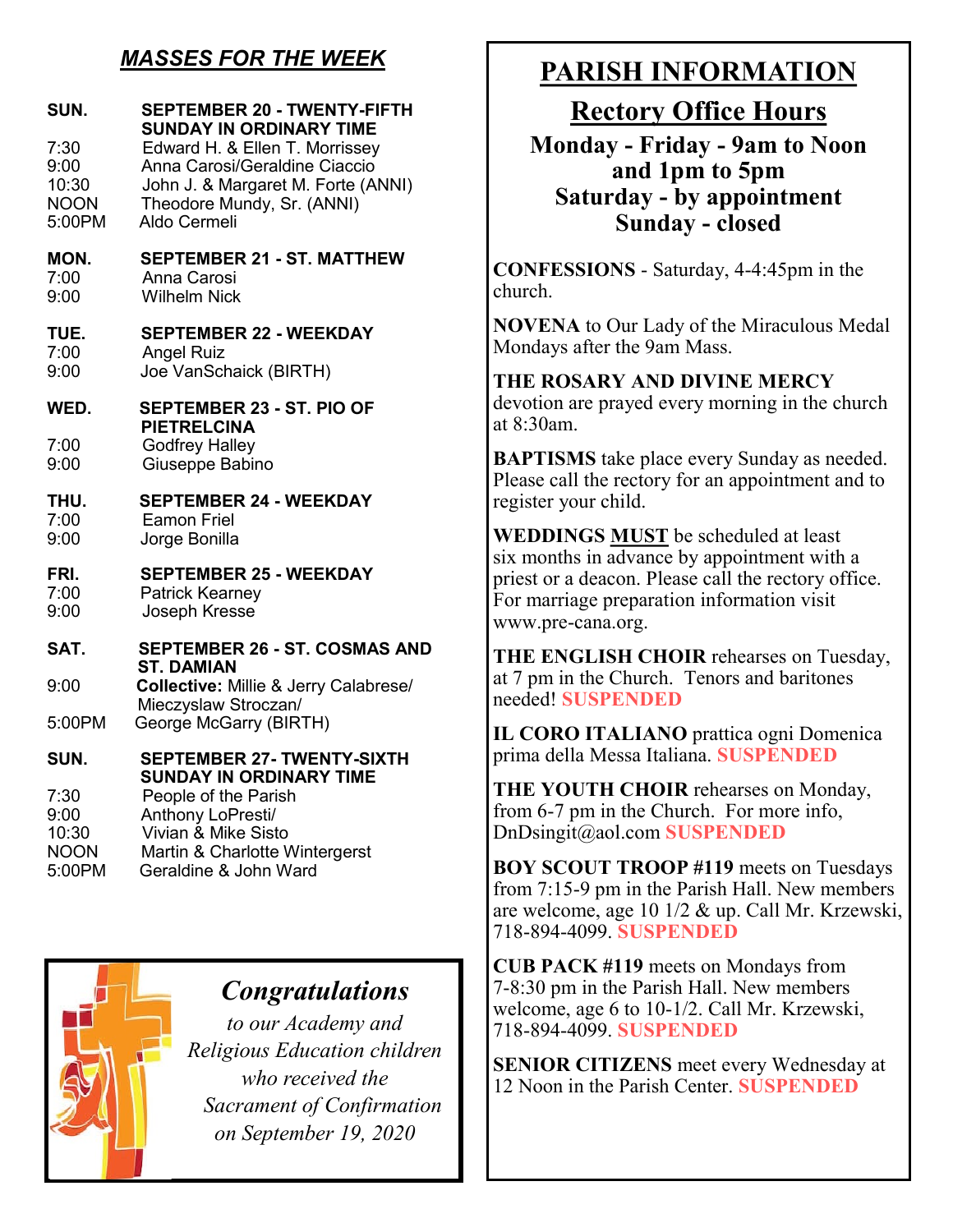## PLEASE PRAY FOR OUR SICK

Connie Faccibene, Linda Frazier, Cari Ann Falk-LoBello, Glen Falk, Ronald Frazier, Robert Sabini, Lee Falk, McKinley Kelleher, Sean Harrison, Justin James Quirke, Elizabeth Ott, Mary Harrison, John Murphy, Anne McGinnis, Julio Pelaez, Maritza Gutierrez, Graciela Mora, Cindy Mulore, Salvatore Tuttolomondo, Gloria Mojica, Gloria Pemaj, Allen McConville, Jack Marchindiondo, The Scaturro Family, Louis Pittelli, Marion Caracciola, Giovanni Campo, Edward Stoltzenberg, Louis Pittelli, James Graff, Carol Arevalo, Immaculate Marge D'Elia, Jim O'Friscoll, Mary Rigovich, Matteo Sabini, Bob Biolsi, The Mojica Family, Msgr. Leonard Badia, Matthew Zender, Cathie Greulich, Joseph & Mary Augustine, Anthony Pittelli, Josephine Hartnett, Karen Schaefer, Jill Archbold, Fr. Paul Weirichs CP, Hannah Lehman, Daniel Wilson, John Austin Bryzgornia, Dave Kazmier, John Nogiewich, Tim Rooney, Frank Ciccone, Cindy (Peli) Heege, Dr. Ajay Lodha, Dr. Vincent P. Rappa, Charlie Krzewski, Helga Zender, Deacon John DeBiase, Tom Haubert, John Miller, Cathie Greulich,

*The names will remain for 3 months, please call 718-326-1911 and ask for continued prayers.*

## **Prayer Requests**

**Pray for vocations to the Priesthood and Religious Life.** 

**Pray for first responders and medical personnel.**

**Please pray for our men and women from our Parish serving in the defense of our country: Lt. Col. Thomas Frohnhoefer Sgt. Robert A. Domenici** 



*WE RECALL OUR BELOVED DECEASED Especially:*

 *Rosario Bonanno, Antonina Biondo May they rest in Christ's Peace!*

## **MEMORIALS**

## *WINE & HOST THIS WEEK*

*are offered in memory of Giuseppe Babino at the request of Frank & Florence Cerar.*

## *WE WELCOME INTO THE CHURCH*

 Faneeza Heffernan and Desiree Pena, who received the Sacraments of Initiation at the Noon Mass last Sunday.

 We also congratulate Angelica Vasquez and Marino Velarde who received the Sacrament of Confirmation at that Mass.

May God bless them!

## **TODAY'S READINGS**

 *Twenty-fifth Sunday in Ordinary Time*

Is 55:6-9 Ps 145:2-3, 8-9, 17-18 Phil 1:20c-24, 27a Mt 20:1-16a

## **READINGS FOR THE WEEK**

| Monday: | Eph 4:1-7, 11-13 |
|---------|------------------|
|         | $Ps$ 19:2-5      |
|         | Mt $9:9-13$      |

 Tuesday: Prv 21:1-6, 10-13 Ps 119:1, 27, 30, 34, 35, 44 Lk 8:19-21

 Wednesday: Prv 30:5-9 Ps 119:29,72,89, 101, 104,163 Lk 9:1-6

 Thursday: Eccl 1:2-11 Ps 90:3-6, 12-14, 17bc Lk  $9:7-9$ 

 Friday: Eccl 3:1-11 Ps 144:1b, 2abc, 3-4  $Lk$  9:18-22

 Saturday: Eccl 11:9-12:8 Ps 90:3-6, 12-14, 17 Lk 9:43b-45

 Sunday: Ez 18:25-28 Ps 25:4-9 Phil 2:1-11 or Phil 2:1-5 Mt 21:28-32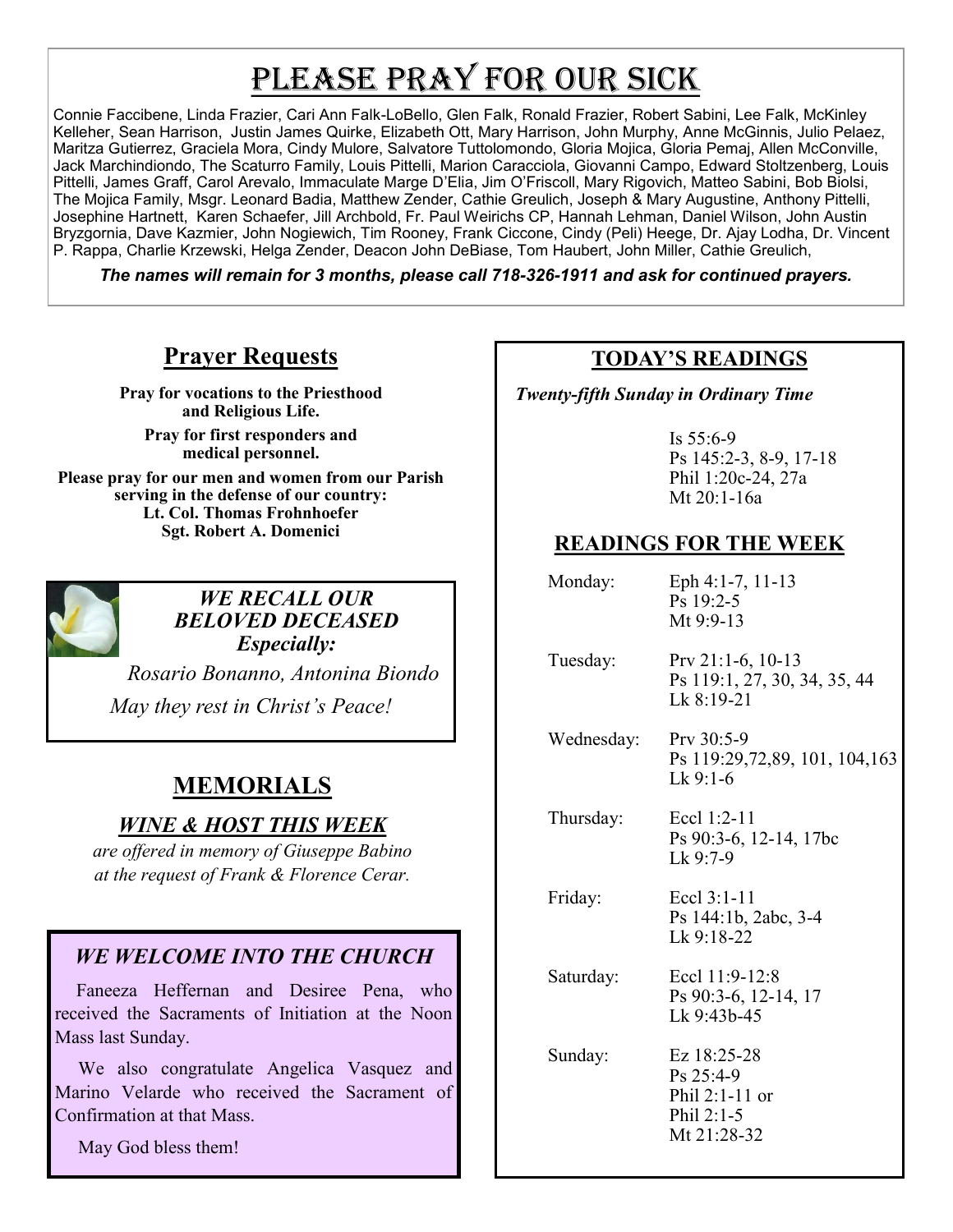### *From the Pastor's Desk:*

## *"Different Ways and Thoughts"*

 We continue to hear themes of mercy and justice in today's readings, but they are not quite what we might expect to find, for, as we see in the first reading, God's ways and thoughts are not the same as ours. Ours are conditioned by our human experiences; God's are eternal and beyond measure.

 Our initial reaction to today's Gospel passage, for instance, might be one that puts us squarely in the camp of the first group of workers who spend the whole day toiling in the heat as opposed to those hired to work just one hour in the relative cool of the evening after most of the day's work has been done. We may find the disproportionate wages rather disturbing, according to our modern concept of just wages, union demands, and Federal and State employment regulations.

 Today's passage follows hot on the heels of St. Peter asking Christ, basically, "What's in it for us, who have given up everything to follow You?" to which the Lord replies, again basically, "You'll get a hundred times whatever family, friends, property, and self-goals you've given up, AND you will inherit eternal life." Hmmm.

 Now, before we start calculating the debits and credits, we need to understand that the Scriptures are not presenting us with a case of heavenly economics. It's not quite so simple as that. Christ is using the rabbinical language of a teacher of His times to make a point. More importantly, what is the cash value of eternal life?

 That question applies to the meaning of the parable. Each of us is called into God's "Vineyard", not just to sample the wine, but also to tend the vines so that they bear good fruit and to help in harvesting the grapes. Some people respond early on; others respond later in life. The "wages" that are paid to each are the same: eternal life, which, being tied essentially into the infinite love of God, cannot be measured. Infinite love and eternal life are both endless, complete in themselves; by their very nature one cannot have more or less of either.

 St. Matthew also presents this parable of Christ as a lesson to teach his target community: a mixed group of Gentile and Jewish converts to the Christian Way, who may have been at odds with each other. The latecomers, i.e., the Gentile followers, who had received and responded to the Good News only recently, would be treated by God exactly the same as the long-term workers, the Jews, who had received and followed the Covenant for centuries earlier. Similarly, whoever responds to God's call for repentance and reformation will find in Him the same abundance of mercy, compassion, and forgiveness.

 This is important for us, as well, for we, too, respond to the Gospel in different ways and at different moments in life. Some of us are hard at work, living a holy life from our early years, while others don't come to Christ until late adolescence, mature adulthood, or even the closing of our days. Sometimes, we're deaf to God's call, or distracted by and too attached to the things of this world, or afraid to respond. Fortunately for us, God is patient and persistent in His call to work in His Vineyard that we might come to share equally in the abundance of eternal life in His Kingdom. Better late than never.

 Of course, it's best to know, to love, and to serve God for the entire length of this life so as to experience as much as possible in the here and now a beautiful relationship with Him as well as to find eternal happiness with Him in the life to come. He isn't cheating anyone who responds sooner rather than later in life, nor is He wasteful (prodigal, one might say) with what He gives to the latecomers.

 So, turn to God, Who is rich in mercy and generous in forgiving, and Who calls us to share His life and His love. Get active in our little corner of the Vineyard here in Middle Village called St. Margaret's Parish. And be thankful that His ways are not like our ways, nor are His thoughts like ours.

#### *~ Fr. Armato*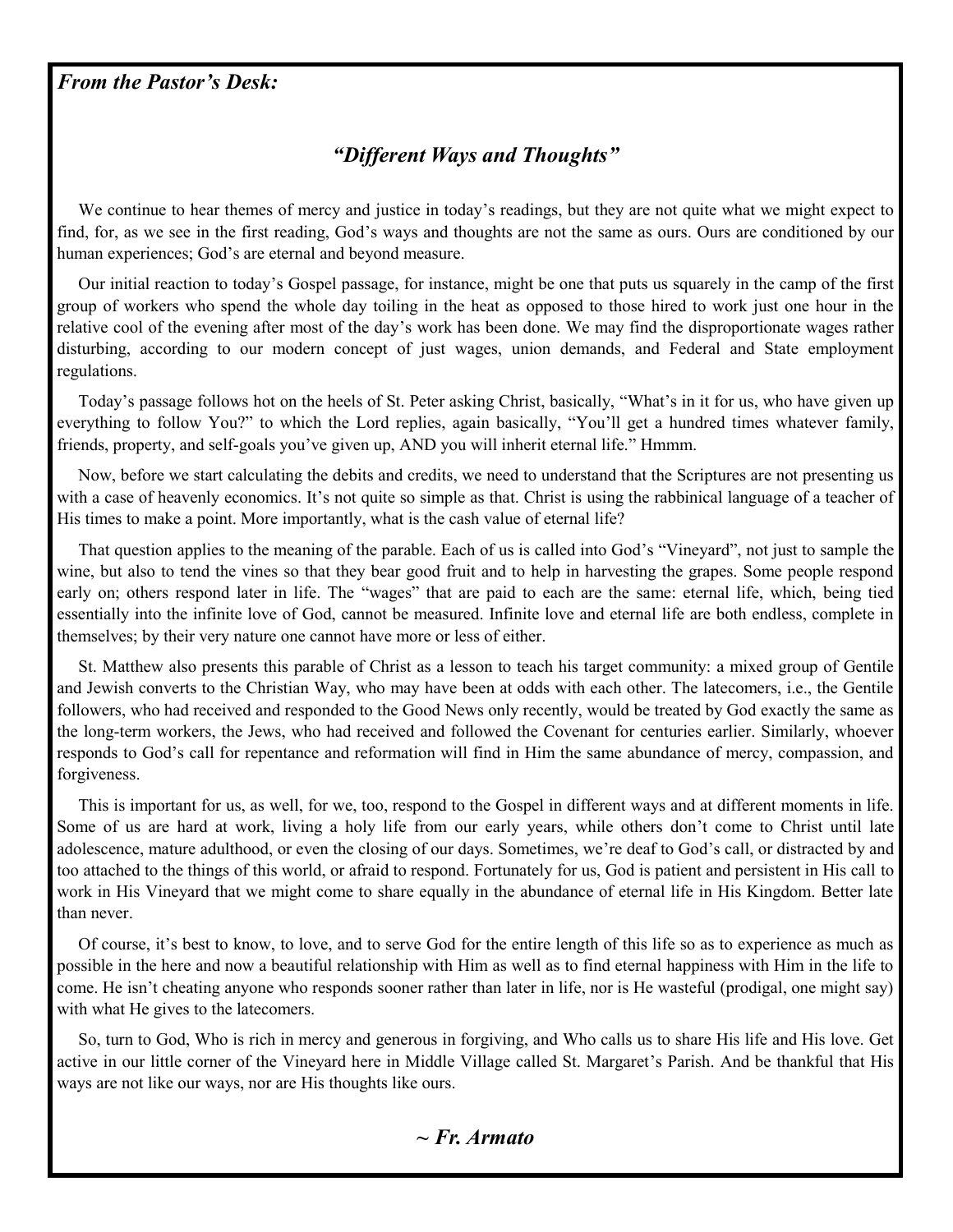## **ANNUAL CATHOLIC APPEAL**

 The **2020** *Annual Catholic Appeal* campaign continues toward our goal of **\$80,015. So far, 127 families have pledged \$49,542 (61.9% of goal).** 

With about 650 families registered in the Parish, it comes to an *average donation of \$125 per family.*  Even in these difficult times, it's certainly not a burden if we **ALL** pitch in between now and Christmas.

 First come your own family needs, then those of the Parish. Finally, please consider your ACA responses so that we may continue to serve the needs of our Parish and our Diocese.

Make your ACA pledges at the following website, if you have not received a donation request by mail:

#### **www.annualcatholicappeal.org**

## **MEMORIAL OPPORTUNITIES**

 The lectionaries used for Mass each day have become frayed over the years and need to be replaced. Also, a set of liturgical books is needed for the rectory chapel. Please contact Mary at the Rectory, if you would like to donate one or more of these books in memory or honor of someone:

 *Church Lectionary* - \$150 per volume (4) *Chapel Lectionary* - \$100 per volume (4) *Chapel Missal* - \$100 (1)

## **PARISH FINANCES**

 Thanks to all of you who have sent in or dropped off your contributions using the envelopes mailed to you, or who have used weekly or monthly e-giving!

 To use *Faith Direct* for e-giving, go to the icon on our website and follow the instructions to sign up, or you can go straight to the *Faith Direct*  **website** and enter our parish code **NY299**. You can change or drop out later on, as you wish.

 A special word of thanks to parishioners who have donated so generously towards the HVAC projects and what would have been regularly scheduled "second collections".

## **THE ST. VINCENT dePAUL FOOD PANTRY**



 is located in the Convent 66-25 79th Place

#### The Pantry is open every **WEDNESDAY AND SATURDAY from 10:00am to 12:00Noon**

## **PLEASE OBSERVE SOCIAL DISTANCING AS YOU WAIT**

 Please bring your contributions of food, especially non -perishables, and place them in the bin located by the center entrance to the main vestibule in church. You can also contribute grocery store gift cards, dropping them off at the rectory.

Thank you for your generosity!

#### **CHURCH OPEN HOURS**

 **The church will be open only for the celebrations of Masses and baptisms. It will be closed at all other times to enable us to clean and sanitize the facilities.** 

 *Please observe these rules for your safety and that of others:* 

Do NOT enter the church, if you are sick. Anyone entering the church MUST wear a facemask or covering. "Social distancing" MUST be observed at all times.

 Sit only in the areas that are marked with a taped cross.

The lavatories are locked.

 Please do NOT leave **anything** in the pews or at the entrances, including prayer cards or brochures.

#### **EUCHARISTIC ADORATION**

 We will hold a *holy hour* of Eucharistic Adoration consisting of Exposition and Benediction of the Most Blessed Sacrament, Rosary, litany, scriptural reading, and time for quiet, personal prayer from 9:30 until 10:30AM on the first Saturday of each month beginning October 3.

Come and spend some quality time with the Lord!